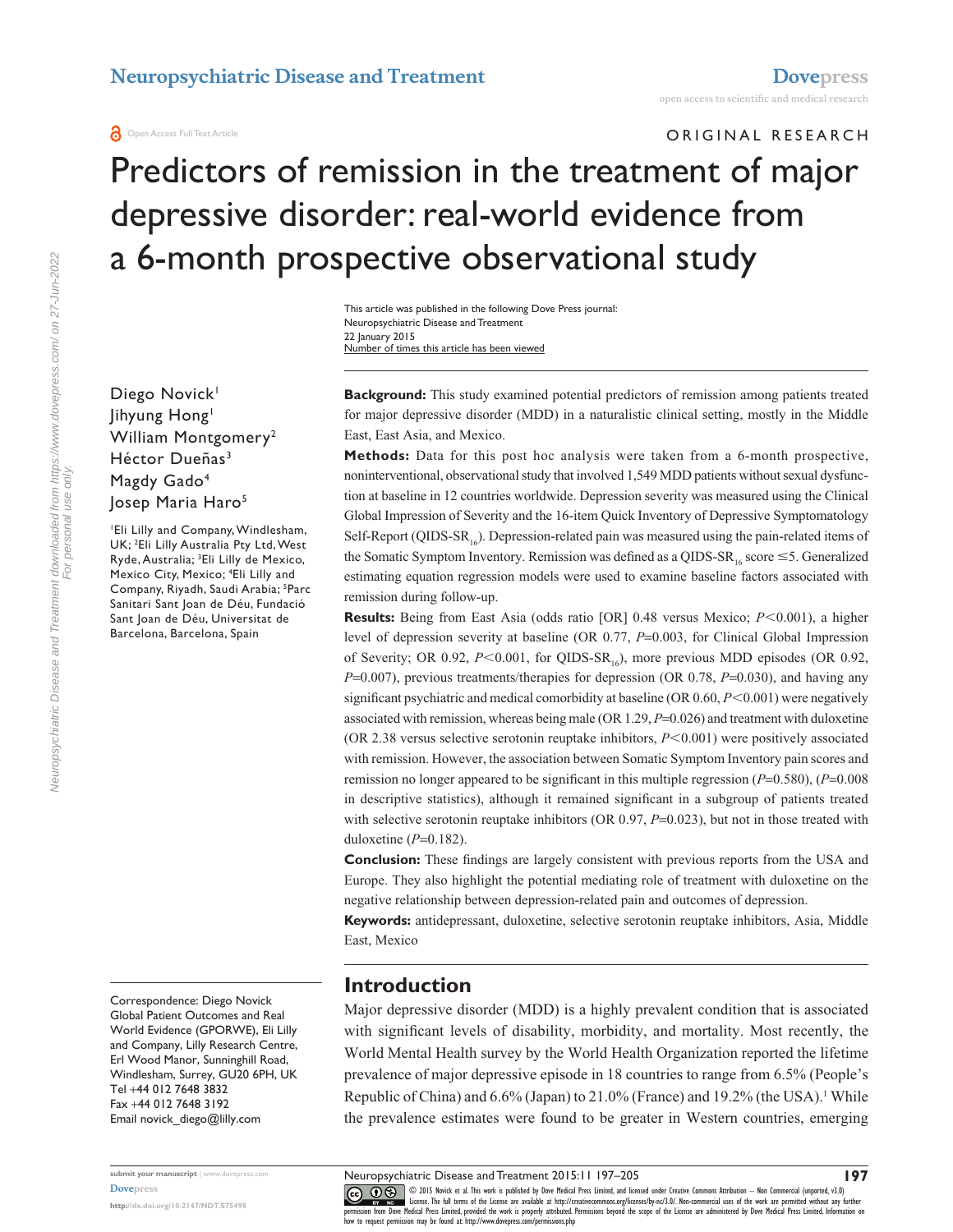evidence suggests that the prevalence rates in other parts of the world may have been underestimated. According to statistics from the Organisation for Economic Co-operation and Development (OECD) for instance, the suicide rates in East Asian countries like South Korea or Japan have been far above the OECD average.<sup>2</sup> In addition, the 2010 Global Burden of Disease study revealed that the relative size of MDD burden, measured in disability-adjusted life years, was greater in the Middle East and North Africa than anywhere else, particularly for women in these regions.<sup>3,4</sup> These findings reinforce the importance of treating MDD and related health problems as a public health priority, not only in the Western world, but in non-Western countries as well.

While treatment objectives have traditionally been centered around a reduction of symptoms, emerging evidence has shown that patients who experience clinically meaningful improvement but still have residual symptoms frequently experience significant levels of psychosocial impairment, and are also more vulnerable to relapse and recurrences of the disorder than patients who achieve full remission.<sup>5-7</sup> Thus, there has been a growing emphasis on the importance of achieving remission in the treatment of MDD. This requires the development and implementation of treatment strategies that can increase the chances of achieving remission. Identifying predictors of remission in MDD is likely the first step, and can help guide clinical decision-making in heterogeneous patient populations.

Numerous studies have identified predictors of poor treatment outcomes of depression. However, most of these studies have employed "response" or "symptom improvement/worsening" rather than "remission" as an outcome, and have also been conducted in experimental settings with highly selected patient populations, possibly limiting generalizability to actual clinical practice. Two notable exceptions are the US Sequence Treatment Alternative to Relieve Depression (STAR\*D) study<sup>8</sup> and the South Korean Clinical Research Centre for Depression study,<sup>9</sup> both of which were carried out in "real world" settings. The former found that being Caucasian, being female, and having higher levels of education or income were positively associated with remission, whereas longer index episodes, more concurrent psychiatric and medical disorders, and lower functioning and quality of life at baseline were negatively associated with remission. This study also revealed the negative impact of painful physical symptoms,<sup>10</sup> somatic symptomatology, $^{11}$  concurrent alcohol and drug use, $^{12}$  anxiety disorder<sup>13</sup> and atypical features<sup>14</sup> on remission. Similarly, the Clinical Research Centre for Depression study found the following potential predictors of remission: being female, no

history of suicide attempt, and lower baseline severity of anxiety. A recent systematic review, which included a wide array of published studies on predictors of poor treatment outcomes of depression,15 reported similar findings, although it pointed out that the relationship between some of the factors (sex and severity of depression in particular) and treatment outcome could vary by class of antidepressant, treatment modality, and study outcomes. Nevertheless, given that most of the evidence comes from the USA and Europe, further research should examine whether these findings are also valid in other ethnic groups and cultures.

This study examined the baseline features associated with remission in the treatment of MDD for up to 6 months in a naturalistic clinical setting, mostly in the Middle East, East Asia, and Mexico, using data from a 6-month prospective observational study.

# **Materials and methods** Study design

Data for this post hoc analysis were taken from a 6-month, international, prospective, noninterventional, observational study, primarily designed to examine treatment-emergent sexual dysfunction and other treatment outcomes among patients with MDD who were treated with either a selective serotonin reuptake inhibitor (SSRI) or a serotonin-norepinephrine reuptake inhibitor (SNRI) in actual clinical practice. A total of 1,647 patients were enrolled at 88 sites between November 15, 2007 and November 28, 2008. Of these, the 1,549 patients were classified as "sexually active patients without sexual dysfunction at study entry", and included in the study. The patients were drawn from the following countries and regions across the globe: East Asia (People's Republic of China [n=205; 13.2%], Hong Kong [n=18; 1.2%], Malaysia [n=33; 2.1%], the Philippines [n=113; 7.3%], Taiwan [n=199; 12.8%], Thailand [n=17; 1.1%], and Singapore [n=2; 0.1%]), the Middle East (Saudi Arabia [n=179; 11.6%] and the United Arab Emirates [n=135; 8.7%]), Mexico (n=591; 38.2%), and other regions (Israel [n=9; 0.6%] and Austria [n=48; 3.1%]). This study followed the ethical standards of responsible local committees and the regulations of the participating countries, and was conducted in accordance with the ethical principles that have their origin in the Declaration of Helsinki and are consistent with Good Clinical Practice where applicable to a study of this nature. Ethical review board approval was obtained as necessary for observational studies wherever required by local law. All patients provided informed consent for the provision and collection of the data. Further details of the study design have been published elsewhere.<sup>16,17</sup>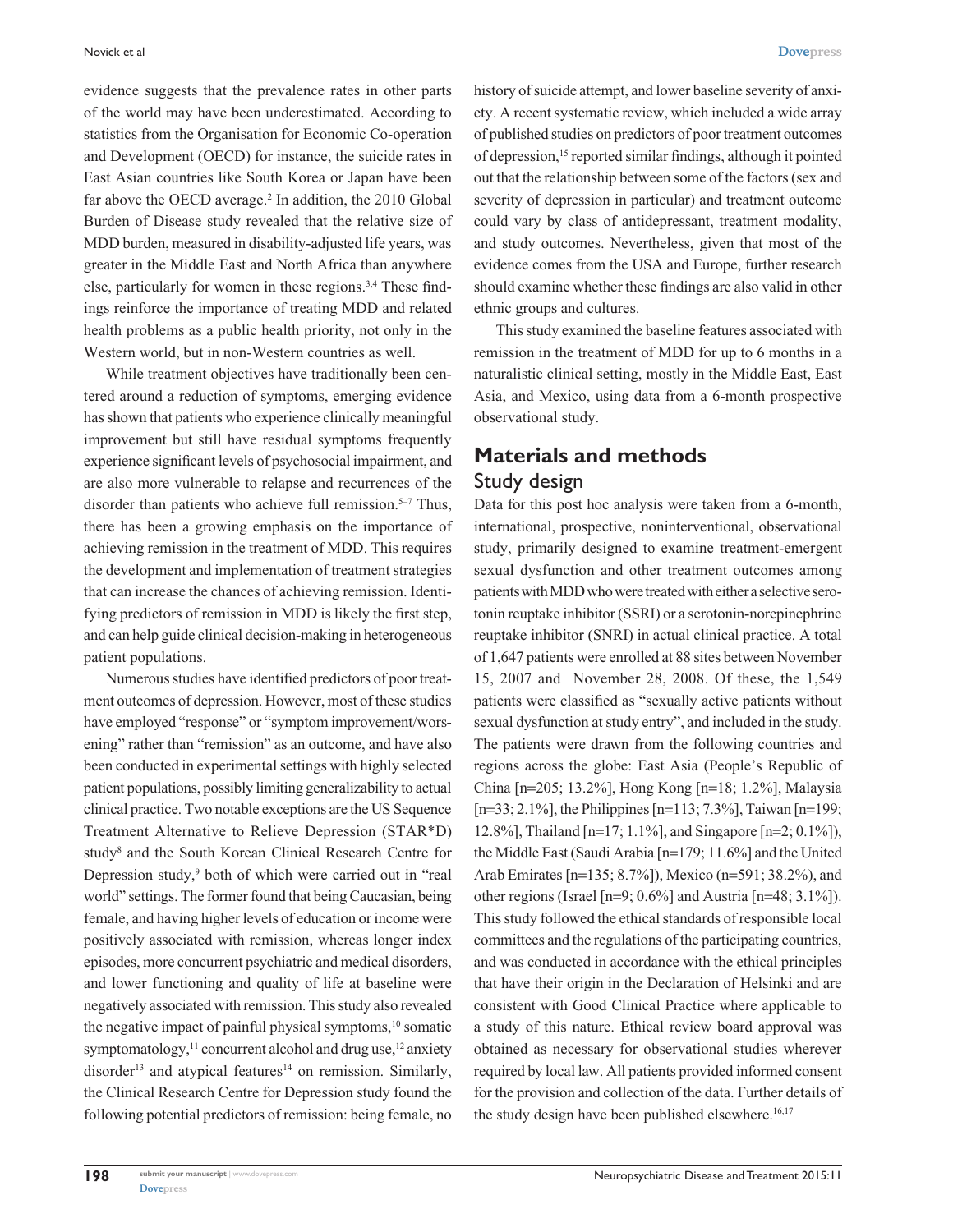# Study population

Patients (on an outpatient basis) were eligible to participate in the study if they met the following inclusion criteria: presenting with an episode of MDD within the normal course of care, with MDD diagnosed according to the International Statistical Classification of Diseases Tenth Revision<sup>18</sup> or Diagnostic and Statistical Manual of Mental Disorders Fourth Edition Text Revision (DSM-IV-TR)<sup>19</sup> criteria; at least moderately depressed, defined by the Clinical Global Impression of Severity (CGI-S, with a score of  $\geq 4$ );<sup>20</sup> initiating or switching to any available SSRI or SNRI antidepressant in any of the participating countries, in accordance with a treating psychiatrist's discretion; at least 18 years of age; sexually active (with partner or autoerotic activity, including during the 2 weeks prior to study entry) without sexual dysfunction, as defined by the Arizona Sexual Experience Scale (ASEX,<sup>21</sup>) ie, the criteria for sexual dysfunction: ASEX total score  $\geq$  19, ASEX score  $\geq$  5 on any item, or ASEX score  $\geq$  4 on any three items); and not participating in another currently ongoing study. The study excluded patients who had: a history of treatment-resistant depression (defined as failure to respond to treatment with two antidepressants from different classes at therapeutic doses for  $\geq$ 4 weeks); a past or current diagnosis of schizophrenia, schizophreniform or schizoaffective disorder, bipolar disorder, dysthymia, mental retardation or dementia; or received any antidepressant within one week (one month for fluoxetine) prior to study entry, with the exception of patients receiving an ineffective treatment for whom immediate switch to an SSRI or SNRI antidepressant was considered to be the best treatment option.

Treatment decisions were made solely at the discretion of the treating psychiatrist, and were independent of study participation. Patients were not required to continue taking the medication initiated at baseline. Changes in medication and dosing, as well as use of concomitant medications and nonpharmacological therapies for the treatment of depression, were possible at any time as determined by the treating psychiatrist.

## Data collection and outcome assessment

Data collection for the study occurred during visits within the normal course of care. The routine outpatient visit at which patients were enrolled served as the time for baseline data collection. Subsequent data collection was targeted at weeks 8, 16, and 24 following the baseline visit. Patient demographics and clinical history were recorded at the baseline assessment. Clinical severity of depression was assessed by treating psychiatrists at each visit using the CGI-S and

16-item Quick Inventory of Depressive Symptomatology Self-Report (QIDS-SR<sub>16</sub>).<sup>22</sup> Remission was defined as a QIDS-SR<sub>16</sub> score  $\leq$  5 at any time during the study period. This is more or less equivalent to a score of  $\leq 7$  on the 17-item Hamilton Depression Rating Scale.23,24 Depression-related pain severity was also measured using the pain-related items of the Somatic Symptom Inventory (SSI).25

# Statistical analysis

This post hoc study examined baseline predictors of (timevarying) remission (ie, measured at each post-baseline visit) in the treatment of MDD. In order to minimize the confounding effect of medication over the course of treatment, we included only those patients who started with duloxetine or an SSRI as "monotherapy" (n=1,480), and analyzed patient observations up to the point where their initial medications were maintained (n=1,062 [71.8%] evaluable observations available at 24 weeks). Of the 1,480 patients, 1,194 were included in the final analysis because they were not in remission at baseline (ie, a QIDS-SR<sub>16</sub> score  $>$  5) and also provided at least one post-baseline QIDS-SR<sub>16</sub> assessment (n=1,018) [85.3%] evaluable observations available at 24 weeks).

Baseline characteristics of patients who did (n=939) or did not (n=255) achieve remission during follow-up were first described and compared using the *t*-test (for continuous variables) and chi-squared test (for categorical variables).

Generalized estimating equation regression models with an exchangeable correlation structure were used to examine baseline factors associated with remission during follow-up, adjusting for visit numbers. The models included remission as a time-varying dependent variable, and also the following explanatory variables measured at baseline: age (years), sex (male/female), region (East Asia/the Middle East/Mexico/ other region), CGI-S score, QIDS-SR<sub>16</sub> total score, SSI pain total score, and treatment (duloxetine/SSRI) at baseline. In addition, the following baseline variables were included if they appeared to be significant at  $P<0.1$  in simple generalized estimating equation analyses (ie, one explanatory variable at once): age at first episode of MDD (years), body mass index (kg/m2 ), independent living (yes/no), living with a spouse/ partner (yes/no), educational attainment (up to primary school/secondary school or occupational program/up to university), employment status (full-time/economically inactive/ unemployed or part-time), number of MDD episodes in the 24 months prior to baseline, the receipt of any treatments/ therapies for depression in the 24 months prior to baseline (yes/no), and having any significant psychiatric and medical comorbidities (yes/no).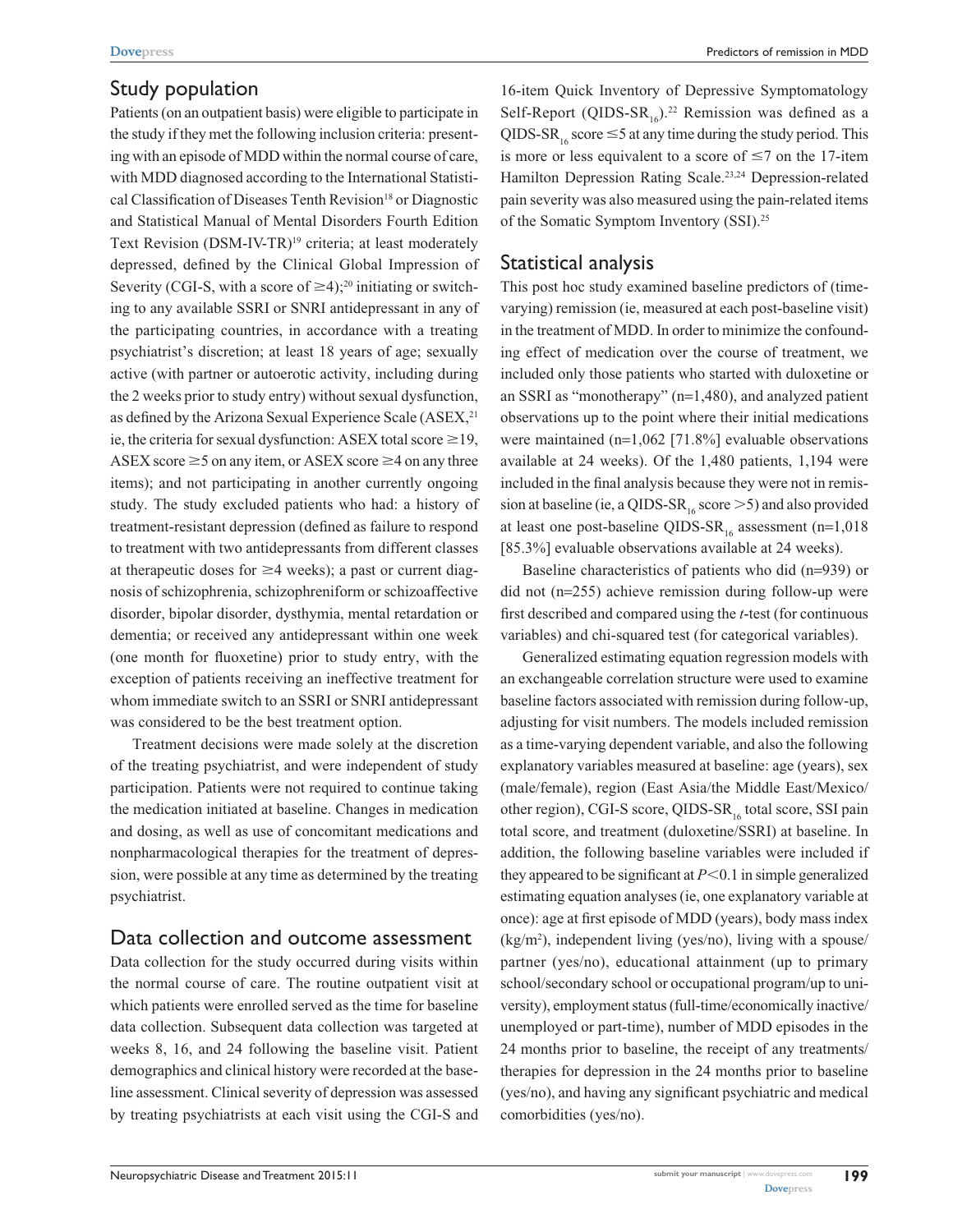These analyses were repeated for each treatment cohort (duloxetine and SSRIs) as well as for each region (Middle East, East Asia, and Mexico), except for "other region" due to a small sample size. All statistical analyses were carried out in SAS version 9.3 (SAS Institute, Cary, NC, USA).

#### **Results**

Of the 1,194 patients included in the final analysis, 42.4% (n=506) initiated duloxetine and the rest initiated an SSRI antidepressant (57.6%; n=688) at baseline. The most common SSRIs prescribed at baseline were paroxetine (25.3%), escitalopram (24.1%), sertraline (20.5%), and fluoxetine (19.3%). The median daily doses of these medications at baseline were 60 mg/day for duloxetine, 20.0 mg/day for paroxetine, 10.0 mg/day for escitalopram, 50.0 mg/day for sertraline, and 20.0 mg/day for fluoxetine.

A total of 939 patients (78.6%) achieved remission during the 6-month follow-up period. Remission rates were higher in the Middle East (82.9%) and Mexico (85.1%) than in East Asia (69.7%) and other regions, ie, Israel and Austria  $(58.1\%, P<0.001)$ . It was also higher in patients who initiated duloxetine when compared with patients who initiated SSRIs (84.0% versus 74.7%, *P*<0.001); a similar pattern was observed in each region (76.2% versus 63.1% for East Asia, 91.0% versus 72.9% for the Middle East, and 90.8% versus 82.7% for Mexico,  $P<0.05$  for all).

Table 1 describes the baseline demographics and clinical characteristics of patients by remission status during follow-up. Compared with those patients who did not achieve remission during follow-up, patients who achieved remission were more likely to be male, living in the Middle East or Mexico, living with a spouse/partner, have a higher level of education, and have initiated duloxetine (versus SSRI), but were less likely to have received treatments/therapies for depression in the past 24 months or to have significant concurrent psychiatric and medical conditions at baseline. In addition, these patients, on average, had slightly lower levels of clinical severity (measured by QIDS-SR<sub>16</sub>) and depression-related pain (measured by SSI pain) as well as a lower number of MDD episodes at baseline.

The results of multiple (generalized estimating equation) regression, which examined baseline patient characteristics associated with a time-varying remission over a 6-month period, are shown in Table 2. The associations listed above were largely maintained in this multiple regression analysis, except for SSI pain score. Patients who were male (odds ratio [OR] 1.29; *P*=0.026) and initiated duloxetine at baseline (OR 2.38;  $P<0.001$ ) were more likely to achieve remission during

follow-up. Meanwhile, those patients who were living in East Asia (OR 0.48 versus Mexico;  $P<0.001$ ) or other regions (OR 0.38 versus Mexico; *P*=0.004), had higher CGI-S (OR 0.77;  $P=0.003$ ) and QIDS-SR<sub>16</sub> (OR 0.92;  $P<0.001$ ) scores, had more MDD episodes during the past 24 months (OR 0.92; *P*=0.007), had received treatments/therapies for MDD in the past 24 months (OR 0.78; *P*=0.030), and had significant psychiatric and medical comorbidities (OR 0.60; *P*<0.001) at baseline were less likely to achieve remission during follow-up. However, as already mentioned, the association between SSI pain scores and remission no longer appeared to be significant (OR 0.99; *P*=0.580), although it remained significant in a subgroup of patients who initiated on SSRIs (OR 0.97; *P*=0.023), but not in those initiated on duloxetine (OR 1.03; *P*=0.182; data not shown).

These analyses were repeated for each region (East Asia, the Middle East, and Mexico) as shown in Table 3. The results remained largely consistent in each of the subgroup analyses, but with fewer significant factors. As in the main analysis, the level of clinical severity (measured by CGI-S or QIDS-SR<sub>16</sub>) and type of medication initiated were consistently associated with remission during follow-up. Patients who were more severely ill were less likely to achieve remission (OR 0.68, *P*=0.021 [CGI-S] in East Asia; OR 0.88, *P*=0.002 [QIDS- $SR_{16}$ ] in the Middle East; OR 0.90,  $P \le 0.001$  [QIDS-SR<sub>16</sub>] in Mexico), whereas those who initiated duloxetine (versus SSRIs) were more likely to achieve remission across the regions (OR 2.58, *P*<0.001 in East Asia; OR 2.78, *P*<0.001 in the Middle East; OR 1.95, *P*<0.001 in Mexico). Other factors significantly associated with (lower odds of) remission were the receipt of previous treatments/therapies for MDD (OR 0.69; *P*=0.049) in East Asia, more MDD episodes (OR  $0.77$ ;  $P<0.001$ ) in the Middle East, and having significant psychiatric and medical comorbidities (OR 0.63; *P*=0.004) in Mexico. With regard to the association between SSI pain scores and remission, a pattern similar to that in the main analysis was observed in each of these subgroup analyses. However, unlike in the main analysis, the odds of achieving remission in patients with higher SSI pain scores were only numerically (ie, not significantly) lower than those with lower pain scores in SSRI-initiated patients.

#### **Discussion**

The present analysis, using data from a prospective observational study, identified baseline features associated with remission in MDD patients treated with duloxetine or an SSRI for up to 6 months in actual clinical practice settings, mostly in the Middle East, East Asia, and Mexico. Our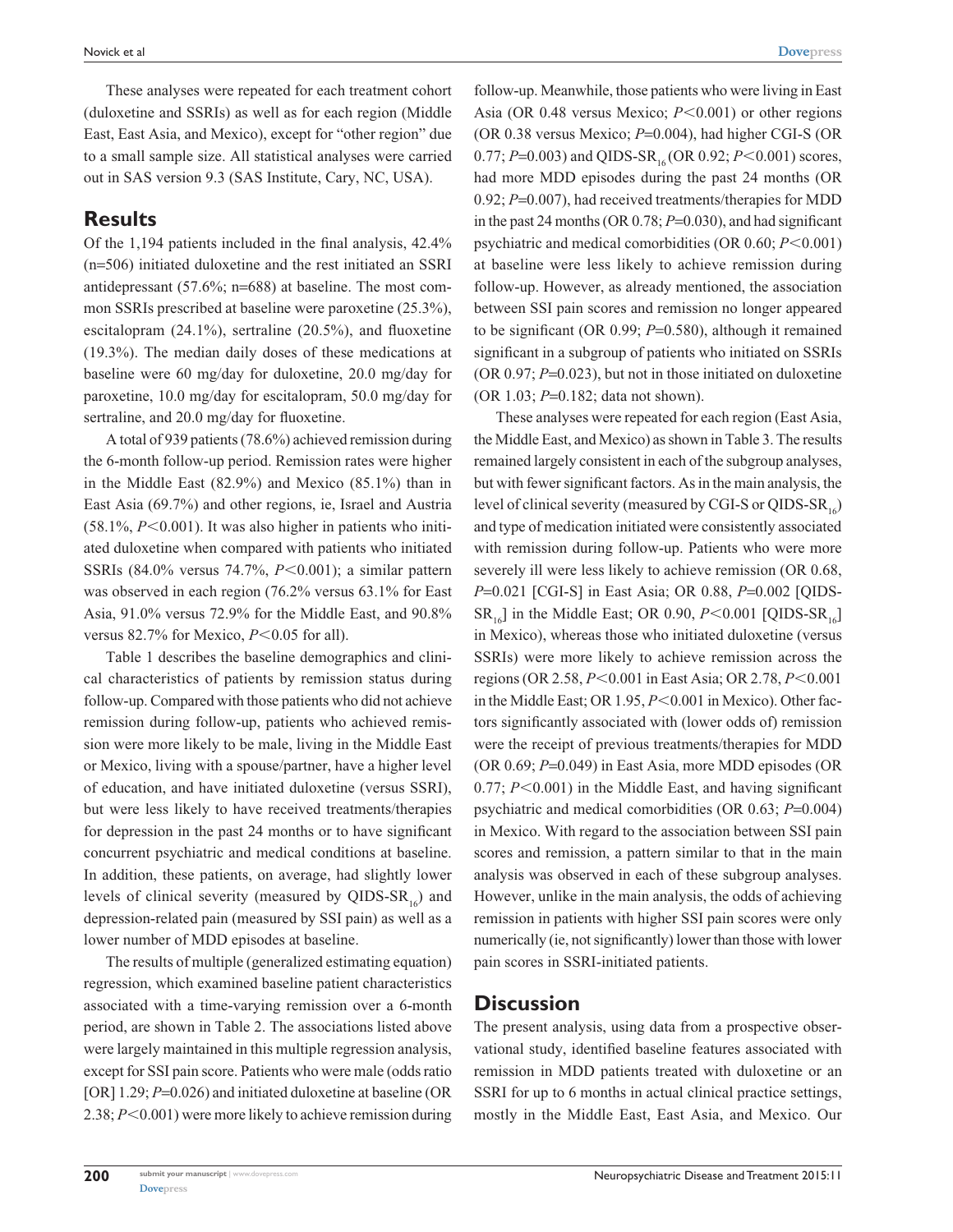| <b>Baseline characteristic</b>                                   | No remission $(n=255)$ | Remission (n=939) | P-value    |
|------------------------------------------------------------------|------------------------|-------------------|------------|
| Age (years), mean (SD)                                           | 38.6 (10.9)            | 37.6 (10.2)       | 0.162      |
| Sex                                                              |                        |                   | 0.029      |
| Male, %                                                          | 36.5                   | 44.1              |            |
| Female, %                                                        | 63.5                   | 55.9              |            |
| Region, %                                                        |                        |                   | < 0.001    |
| East Asia                                                        | 49.0                   | 30.7              |            |
| Mexico                                                           | 29.8                   | 46.2              |            |
| The Middle East                                                  | 6.1                    | 21.2              |            |
| Other region                                                     | 5.1                    | 1.9               |            |
| Ethnicity, %                                                     |                        |                   | < 0.001    |
| East Asian                                                       | 49.4                   | 30.8              |            |
| Hispanic                                                         | 29.8                   | 45.8              |            |
| Mediterranean/Middle Eastern/North Africa descent Caucasian      | 4.1                    | 17.6              |            |
| European Caucasian                                               | 4.3                    | 2.7               |            |
| West Asian (Indian subcontinent)                                 | 2.0                    | 3.0               |            |
| African                                                          | 0.4                    | 0.2               |            |
| Age at first symptoms of MDD (years), mean (SD)                  | 33.6(11.8)             | 33.8 (10.9)       | 0.800      |
| BMI (kg/m <sup>2</sup> ), mean (SD)                              | 24.4(4.7)              | 24.8(4.3)         | 0.302      |
| Independent living, %                                            | 19.2                   | 15.4              | 0.147      |
| Living with a spouse/partner, %                                  | 62.8                   | 74.5              | $<$ 0.00 l |
| Educational attainment, %                                        |                        |                   | 0.009      |
| Primary school or lower                                          | 11.4                   | 6.8               |            |
| Secondary school/occupational program                            | 47.1                   | 42.7              |            |
| University or higher                                             | 41.6                   | 50.5              |            |
| Employment status, %                                             |                        |                   | 0.129      |
| Full-time                                                        | 51.0                   | 57.6              |            |
| Economically inactive                                            | 28.2                   | 25.9              |            |
| Unemployed/part-time                                             | 20.8                   | 16.5              |            |
| CGI-S, mean (SD)                                                 | 4.6(0.7)               | 4.5(0.7)          | 0.646      |
| QIDS-SR <sub>16</sub> , mean (SD)                                | 15.8(4.6)              | 14.2(4.3)         | < 0.001    |
| SSI pain, mean (SD)                                              | 15.4(5.5)              | 14.4(4.8)         | 0.008      |
| Number of MDD in the past 24 months, mean (SD)                   | 1.7(2.6)               | 1.2(1.7)          | 0.005      |
| Any treatments/therapies for depression in the past 24 months, % | 52.6                   | 39.1              | < 0.001    |
| Having significant comorbidities, %                              | 28.9                   | 22.4              | 0.031      |
| Treatment with duloxetine (versus SSRI), %                       | 31.8                   | 45.3              | < 0.001    |

**Notes:** Data are presented as the percentage or the mean (standard deviation) as appropriate. Further details of the baseline characteristics of the study sample have been published elsewhere.<sup>16,17</sup>

Abbreviations: SD, standard deviation; BMI, body mass index; MDD, major depressive disorder; CGI-S, Global Impressions of Severity; QIDS-SR<sub>16</sub>, 16-item Quick Inventory of Depressive Symptomatology Self-Report; SSI pain, Somatic Symptom Inventory; SSRI, selective serotonin reuptake inhibitor.

results revealed relatively high rates of remission, ie, about 79% of patients achieved remission during follow-up, with the rate being higher in the Middle East (83%) and Mexico (85%) than in East Asia (70%) and other regions (58%). Several baseline features were found to be associated with higher remission rates, including being from the Middle East or Mexico, being male, having lower baseline severity of depression, fewer previous MDD episodes, no significant psychiatric and medical comorbidities, and being treated with duloxetine. Similar baseline features were identified as potential predictors of remission in subgroup analyses by region. These findings were generally consistent with those reported by the US STAR\*D study,<sup>8</sup> a large-scale prospective clinical trial carried out in a naturalistic clinical setting, confirming that this set of predictors of remission in MDD are mostly valid across different ethnic groups and cultures.

However, it should be noted that our remission rates, particularly in the Middle East and Mexico, were somewhat higher than those found in other studies. For instance, the STAR\*D study reported a remission rate of 33% (defined as an exit score of  $\leq$ 5 on QIDS-SR<sub>16</sub>) among patients treated with citalopram (an SSRI) for up to  $14$  weeks, $8$  although it also noted a theoretical cumulative remission rate of 67% after four acute treatment steps (up to 14 weeks for each step). In addition, recent meta-analyses reported remission rates of 40% for duloxetine and 38% for SSRIs with pooled data from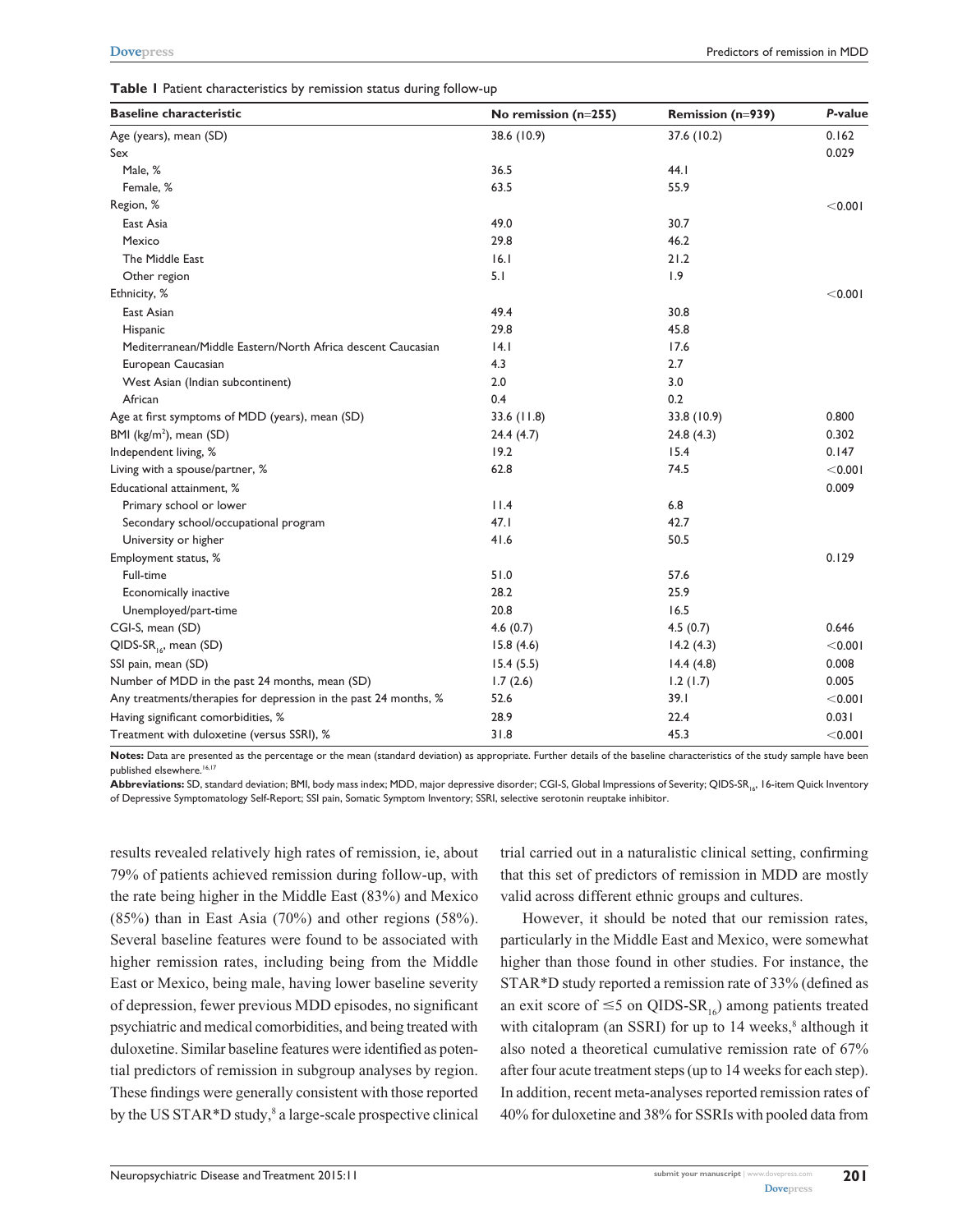|  |  |  | Table 2 Baseline factors associated with remission during follow-up (whole sample) |  |  |  |  |  |  |
|--|--|--|------------------------------------------------------------------------------------|--|--|--|--|--|--|
|--|--|--|------------------------------------------------------------------------------------|--|--|--|--|--|--|

| <b>Variables</b>                                        | <b>Adjusted OR*</b> | <b>OR 95% CI</b> | P-value |
|---------------------------------------------------------|---------------------|------------------|---------|
| Being older                                             | 0.99                | $0.98 - 1.00$    | 0.184   |
| Being male (versus female)                              | 1.29                | $1.03 - 1.62$    | 0.026   |
| Region (versus Mexico)                                  |                     |                  |         |
| East Asia                                               | 0.48                | $0.37 - 0.63$    | < 0.001 |
| Middle East                                             | 0.82                | $0.60 - 1.12$    | 0.216   |
| Other region                                            | 0.38                | $0.20 - 0.73$    | 0.004   |
| Living with spouse/partner                              | 1.23                | $0.96 - 1.58$    | 0.103   |
| Educational attainment (versus primary school or lower) |                     |                  |         |
| Secondary school/occupational program                   | 1.03                | $0.70 - 1.51$    | 0.885   |
| University or higher                                    | 1.28                | $0.86 - 1.90$    | 0.223   |
| Employment status (versus full-time employment)         |                     |                  |         |
| Economically inactive                                   | 1.03                | $0.79 - 1.34$    | 0.823   |
| Unemployed/part-time                                    | 0.86                | $0.65 - 1.13$    | 0.278   |
| Higher CGI-S score                                      | 0.77                | $0.65 - 0.91$    | 0.003   |
| Higher QIDS-SR <sub>16</sub> score                      | 0.92                | $0.90 - 0.95$    | < 0.001 |
| Higher SSI pain score                                   | 0.99                | $0.97 - 1.02$    | 0.580   |
| More MDD episodes in the past 24 months                 | 0.92                | $0.86 - 0.98$    | 0.007   |
| Any treatment/therapies for MDD in the past 24 months   | 0.78                | $0.63 - 0.98$    | 0.030   |
| Having significant comorbidities                        | 0.60                | $0.47 - 0.76$    | < 0.001 |
| Treatment with duloxetine (versus SSRI)                 | 2.38                | $1.90 - 2.98$    | < 0.001 |

**Notes:** \*This multiple regression included remission as a time-varying variable during follow-up, and was also adjusted for visit numbers.

Abbreviations: CI, confidence interval; OR, odds ratio; MDD, major depressive disorder; CGI-S, Global Impressions of Severity; QIDS-SR<sub>16</sub>, 16-item Quick Inventory of Depressive Symptomatology Self-Report; SSI pain, Somatic Symptom Inventory; SSRI, selective serotonin reuptake inhibitor.

six 8-week clinical trials (defined as an exit score of  $\leq$  5 on the 17-item Hamilton Depression Rating Scale), $26$  52% for mirtazapine (a newer antidepressant with noradrenergic and specific serotonergic effects) and 47% for SSRIs with clinical trials lasting at least 8 weeks.<sup>27</sup> Although it is not clear why our remission rates were higher than those rates published,

one possible reason can be found in the characteristics of our patient sample, ie, this was an observational study designed primarily to assess the frequency of treatmentemergent sexual dysfunction in the treatment of MDD and thus included only those patients who were sexually active without sexual dysfunction at baseline. It is possible that such

| Table 3 Baseline factors significantly associated with remission in each region* |  |  |  |
|----------------------------------------------------------------------------------|--|--|--|
|----------------------------------------------------------------------------------|--|--|--|

| abie o Basenne iaccors signification associated with remission in each region |                    |                  |         |  |
|-------------------------------------------------------------------------------|--------------------|------------------|---------|--|
| <b>Variables</b>                                                              | <b>Adjusted OR</b> | <b>OR 95% CI</b> | P-value |  |
| <b>East Asia</b>                                                              |                    |                  |         |  |
| Being older                                                                   | 1.00               | $0.98 - 1.02$    | 0.888   |  |
| Being male (versus female)                                                    | 1.00               | $0.70 - 1.42$    | 0.983   |  |
| Higher CGI-S score                                                            | 0.68               | $0.50 - 0.94$    | 0.021   |  |
| Any treatment/therapies for MDD in the past 24 months                         | 0.69               | $0.47 - 0.998$   | 0.049   |  |
| Treatment with duloxetine (versus SSRI)                                       | 2.58               | $1.77 - 3.76$    | < 0.001 |  |
| <b>Middle East</b>                                                            |                    |                  |         |  |
| Being older                                                                   | 1.00               | $0.97 - 1.03$    | 0.892   |  |
| Being male (versus female)                                                    | 1.83               | $0.98 - 3.40$    | 0.058   |  |
| Higher QIDS-SR <sub>14</sub> score                                            | 0.88               | $0.81 - 0.95$    | 0.002   |  |
| More MDD episodes in the past 24 months                                       | 0.77               | $0.66 - 0.90$    | < 0.001 |  |
| Treatment with duloxetine (versus SSRI)                                       | 2.78               | $1.66 - 4.66$    | < 0.001 |  |
| <b>Mexico</b>                                                                 |                    |                  |         |  |
| Being older                                                                   | 1.00               | $0.98 - 1.01$    | 0.491   |  |
| Being male (versus female)                                                    | 1.29               | $0.91 - 1.84$    | 0.157   |  |
| Higher QIDS-SR <sub>14</sub> score                                            | 0.90               | $0.86 - 0.93$    | < 0.001 |  |
| Having significant comorbidities                                              | 0.63               | $0.46 - 0.87$    | 0.004   |  |
| Treatment with duloxetine (versus SSRI)                                       | 1.95               | $1.37 - 2.78$    | < 0.001 |  |
|                                                                               |                    |                  |         |  |

**Notes:** \*Only significant factors are presented in this table, except for age and sex. This multiple regression included remission as a time-varying variable during follow-up, and was also adjusted for visit numbers.

Abbreviations: CI, confidence interval; OR, odds ratio; MDD, major depressive disorder; CGI-S, Global Impressions of Severity; QIDS-SR<sub>16</sub>, 16-item Quick Inventory of Depressive Symptomatology Self-Report; SSRI, selective serotonin reuptake inhibitor.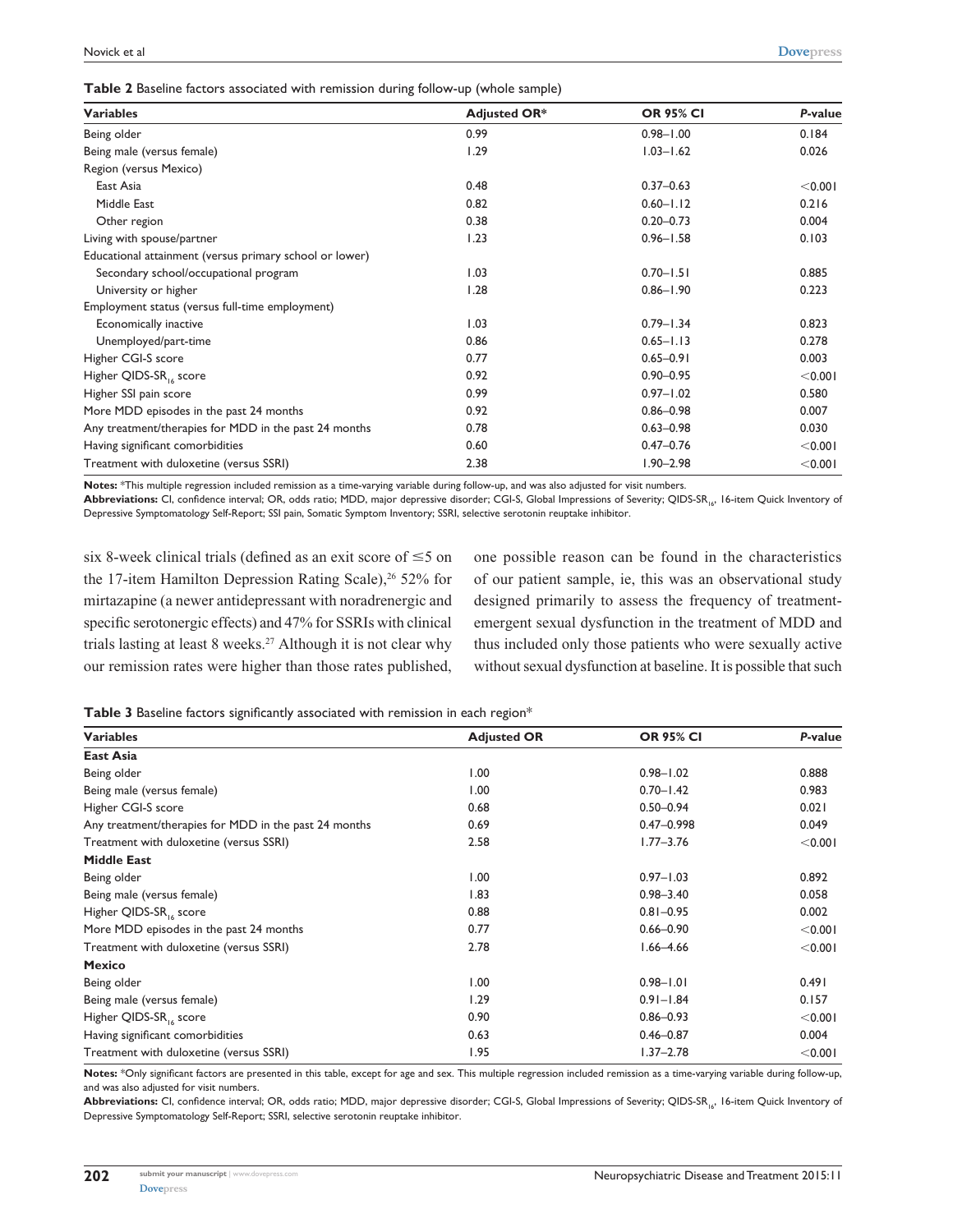patients could have a better MDD prognosis than those with sexual dysfunction. Notably, rates of antidepressant switch or augmentation in this observational study were also found to be very low  $(0.6\% - 2\%)$ .<sup>16</sup> However, this still does not explain why patients in the Middle East and those in Mexico had higher remission rates. We may first need to understand whether patients who sought help and were treated for psychiatric illness could represent the general MDD populations in the regions, particularly in the Middle East, where mental illness and the use of mental health services carry an intense and enduring stigma.28,29

Nevertheless, our findings regarding factors associated with remission were generally consistent with those of the STAR\*D study.<sup>8</sup> The exceptions were the impacts of sex and depression-related pain, as well as the superiority of duloxetine over SSRIs (not examined in the STAR\*D) in achieving remission. First of all, our study found a positive association between being male and remission, probably mainly influenced by the Middle East, which was in fact the only region showing a significant association between these two factors at the regional level, albeit marginal at the 10% significance level ( $P=0.058$ ). This observation contrasts with the findings of the STAR\*D, which reported higher remission rates among females. The impact of sex on remission is not conclusive in the literature either. A recent systematic review on predictors of treatment outcomes in patients with depression reported mixed findings for the association between sex and treatment outcome.<sup>15</sup> The review identified only one study showing a modest sex effect out of the seven studies involving tricyclic antidepressants. As in our study, a higher proportion of males were found to respond to imipramine,<sup>30</sup> whereas females were found to be more likely than males to respond to SSRIs.<sup>15</sup> Although the association between sex and remission has not been well established as yet, our findings are consistent with the recent report from the Global Burden of Disease 2010 study, which identified the highest burden of MDD to be in the Middle East and North African regions, particularly among females. Taken together, these findings imply that the stigma attached to mental illness as well as psychological distress is more severe in Arabic women, potentially resulting in poorer outcomes. More effort should be made to better understand the mental health needs of Arabic women as well as cultural and contextual factors associated with their mental health.

Although depression-related pain initially did not appear to be a potential predictor of remission in the whole sample, the findings of our subgroup analyses by treatment cohort are in line with those of previous studies. Clinical trials and case reports have shown that treatment with antidepressants may help decrease pain in patients with depression and in those with pain alone, and that the existing evidence suggests that SNRIs, including duloxetine, may be more effective than SSRIs for the relief of painful physical symptoms.<sup>10,31-37</sup> Consistent with these results, patients taking duloxetine achieved the same level of remission independent of pain severity at baseline in our subgroup analyses, whereas this was not found for the subgroup of patients taking SSRIs. That is, patients taking SSRIs who had a higher level of pain severity at baseline did not achieve the same level of remission as those taking SSRIs who had a lower level of pain severity at baseline, confirming the negative impact of pain on achieving remission in this cohort (but not in the duloxetine cohort nor in the whole sample).

This may in part explain our finding that duloxetinetreated patients were more likely than SSRI-treated patients to achieve remission, especially given that 53% of our patients had painful physical symptoms at baseline (defined as an average score  $\geq$  2 for pain-related items on the SSI). In addition, there is limited evidence that SNRIs might be more efficacious than SSRIs in those patients with more severe MDD,<sup>26</sup> and our study included at least moderately ill patients (defined as a CGI-S score  $\geq$ 4). Nevertheless, "no sexual dysfunction", another inclusion criterion, makes it hard to understand the impact of clinical severity on different treatment outcomes. Further research is clearly required to investigate the relationships and interactions between depression-related pain, type of treatment, severity of illness, presence/absence of sexual dysfunction, and outcomes of treatment for depression.

Our study has several limitations that should be taken into account when interpreting these results. First, as mentioned earlier, this study included only patients who were sexually active without sexual dysfunction at baseline because its primary objective was to assess the frequency of treatmentemergent sexual dysfunction in the treatment of MDD. Sexual dysfunction has been reported to be two to three times more prevalent in patients with depression compared with the general population,<sup>38,39</sup> and thus our findings may not be immediately generalizable to MDD patients as a whole. Further research is warranted to examine whether these findings can be replicated in MDD patients without such inclusion criteria. Nevertheless, our findings are generally in line with those of the STAR\*D study. Second, although our study prospectively assessed the level of depression severity (and thereby remission as well) in a "real-world" setting, the associations found in our study may not imply causal relationships given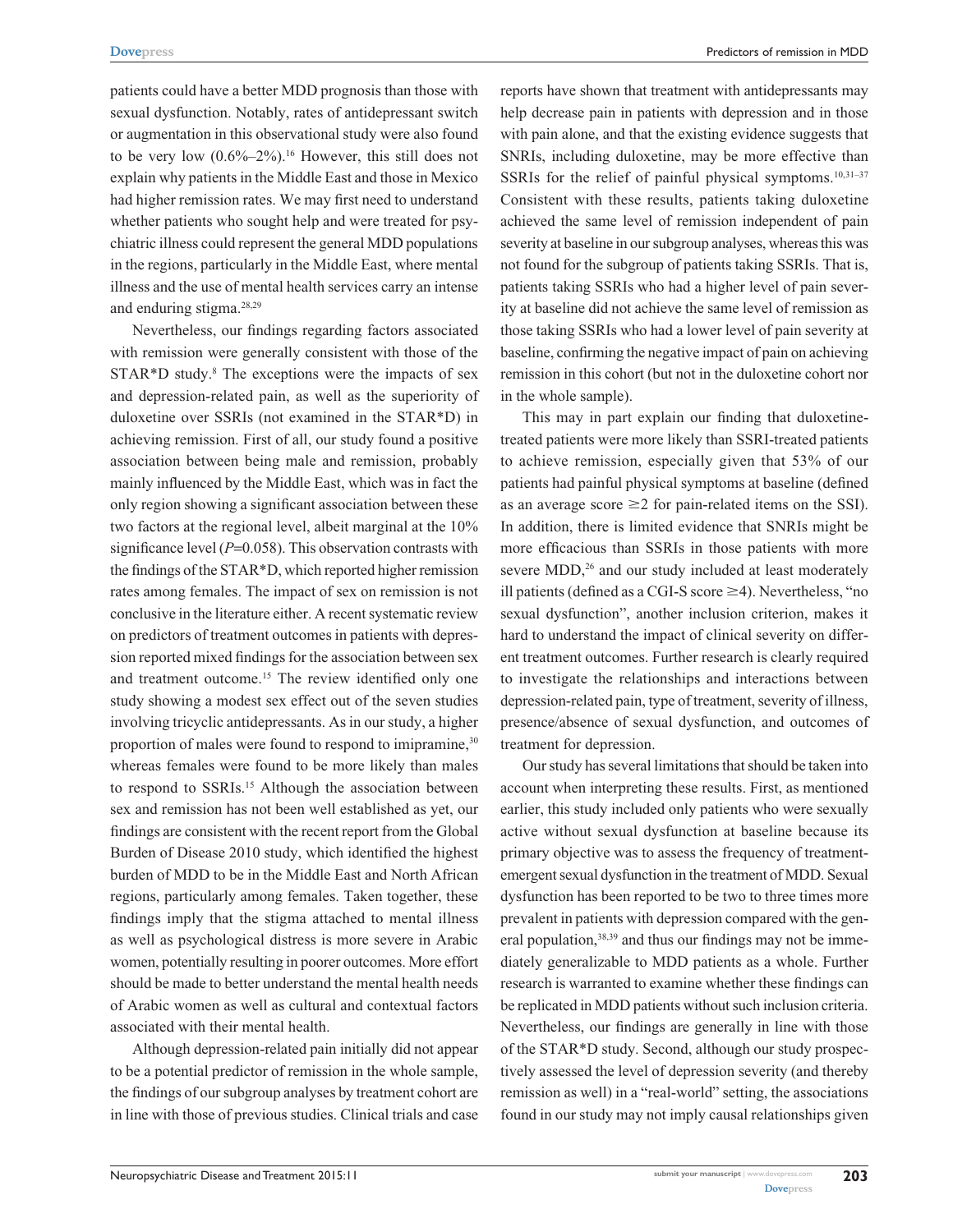its observational design. Third, although this observational study included more than 1,000 patients, these patients may not be representative of those with MDD in each region. Finally, a multiplicity of analyses was not adjusted for in these exploratory analyses, given that this study was designed to be hypothesis-generating, not hypothesis-testing.

# **Conclusion**

The results of this 6-month prospective observational study identify a number of potential predictors of remission in the treatment of MDD in the Middle East, East Asia, and Mexico, where such information is very limited. Similar to several previous studies in the USA and Europe, a higher level of depression severity, more previous MDD episodes, previous treatments/therapies for depression, and having significant psychiatric or medical comorbidity were negatively associated with remission, whereas being male and treatment with duloxetine (versus SSRIs) were positively associated with remission. We also found that patients taking duloxetine, unlike those taking SSRIs, achieved the same level of remission independently of their pain severity at baseline. This suggests that the negative impact of pain on remission may be mitigated somewhat by treatment with duloxetine, which may in turn help to explain the higher remission rates found for duloxetine-treated patients. Further research is needed to improve our understanding of the complex relationships between depression-related pain, treatment with antidepressants, and outcomes of depression. Overall, these findings may help to guide clinical decisionmaking in MDD for heterogeneous patient populations, particularly in non-Western countries.

# **Disclosure**

This study was funded by Eli Lilly and Company. DN, WM, and HD are employees of Eli Lilly and Company. MG is a former employee of Eli Lilly and Company. JH is a consultant for Eli Lilly and Company. JMH has acted as a consultant, received grants, and acted as a speaker in activities sponsored by Astra-Zeneca, Eli Lilly and Company, Glaxo-Smith-Kline, and Lundbeck. The authors report no other conflicts of interest in this work.

#### **References**

- 1. Bromet E, Andrade LH, Hwang I, et al. Cross-national epidemiology of DSM-IV major depressive episode. *BMC Med.* 2011;9:90.
- 2. Organisation for Economic Cooperation and Development. ECD Health Statistics 2013. Available from: [http://stats.oecd.org/index.](http://stats.oecd.org/index.aspx?DataSetCode=HEALTH_STAT) [aspx?DataSetCode](http://stats.oecd.org/index.aspx?DataSetCode=HEALTH_STAT)=HEALTH\_STAT. Accessed December 10, 2014.
- 3. Murray CJ, Vos T, Lozano R, et al. Disability-adjusted life years (DALYs) for 291 diseases and injuries in 21 regions, 1990–2010: a systematic analysis for the Global Burden of Disease Study 2010. *Lancet.*  2012;380(9859):2197–2223.
- 4. Institute for Health Metrics and Evaluation. *Global Burden of Diseases, Injuries, and Risk Factors Study 2010 (GBD 2010).* Seattle, WA, USA: Institute for Health Metrics and Evaluation; 2013.
- 5. Nierenberg AA, Husain MM, Trivedi MH, et al. Residual symptoms after remission of major depressive disorder with citalopram and risk of relapse: a STAR\*D report. *Psychol Med.* 2010;40(1):41–50.
- 6. Judd LL, Paulus MJ, Schettler PJ, et al. Does incomplete recovery from first lifetime major depressive episode herald a chronic course of illness? *Am J Psychiatry.* 2000;157(9):1501–1504.
- 7. Paykel ES, Ramana R, Cooper Z, Hayhurst H, Kerr J, Barocka A. Residual symptoms after partial remission: an important outcome in depression. *Psychol Med.* 1995;25(6):1171–1180.
- 8. Trivedi MH, Rush AJ, Wisniewski SR, et al. Evaluation of outcomes with citalopram for depression using measurement-based care in STAR\*D: implications for clinical practice. *Am J Psychiatry.* 2006;163(1):28–40.
- 9. Kim JM, Kim SW, Stewart R, et al. Predictors of 12-week remission in a nationwide cohort of people with depressive disorders: the CRESCEND study. *Hum Psychopharmacol.* 2011;26(1):41–50.
- 10. Leuchter AF, Husain MM, Cook IA, et al. Painful physical symptoms and treatment outcome in major depressive disorder: a STAR\*D (Sequenced Treatment Alternatives to Relieve Depression) report. *Psychol Med.* 2010;40(2):239–251.
- 11. Silverstein B, Patel P. Poor response to antidepressant medication of patients with depression accompanied by somatic symptomatology in the STAR\*D Study. *Psychiatry Res.* 2011;187(1–2):121–124.
- 12. Davis LL, Wisniewski SR, Howland RH, et al. Does comorbid substance use disorder impair recovery from major depression with SSRI treatment? An analysis of the STAR\*D level one treatment outcomes. *Drug Alcohol Depend.* 2010;107(2–3):161–170.
- 13. Fava M, Rush AJ, Alpert JE, et al. Difference in treatment outcome in outpatients with anxious versus nonanxious depression: a STAR\*D report. *Am J Psychiatry.* 2008;165(3):342–351.
- 14. Stewart JW, McGrath PJ, Fava M, et al. Do atypical features affect outcome in depressed outpatients treated with citalopram? *Int J Neuropsychopharmacol.* 2010;13(1):15–30.
- 15. Van HL, Schoevers RA, Dekker J. Predicting the outcome of antidepressants and psychotherapy for depression: a qualitative, systematic review. *Harv Rev Psychiatry.* 2008;16(4):225–234.
- 16. Duenas H, Brnabic AJ, Lee A, et al. Treatment-emergent sexual dysfunction with SSRIs and duloxetine: effectiveness and functional outcomes over a 6-month observational period. *Int J Psychiatry Clin Pract.* 2011;15(4):242–254.
- 17. Duenas H, Lee A, Brnabic AJ, et al. Frequency of treatment-emergent sexual dysfunction and treatment effectiveness during SSRI or duloxetine therapy: 8-week data from a 6-month observational study. *Int J Psychiatry Clin Pract.* 2011;15(2):80–90.
- 18. World Health Organization. The ICD-10 Classification of Mental and Behavioural Disorders. Clinical Descriptions and Diagnostic Guidelines*.* Geneva, Switzerland: World Health Organization; 1992. Available from: [http://www.who.int/classifications/icd/en/bluebook.](http://www.who.int/classifications/icd/en/bluebook.pdf) [pdf](http://www.who.int/classifications/icd/en/bluebook.pdf). Accessed December 10, 2014.
- 19. American Psychiatric Association. *Diagnostic and Statistical Manual of Mental Disorders (Fourth Edition Text Revision).* Washington, DC, USA: American Psychiatric Publishing; 2000.
- 20. Guy W. *ECDEU Assessment Manual for Psychopharmacology (Revised).* Bethesda, MD, USA: US Department of Health, Education and Welfare; 1976.
- 21. McGahuey CA, Gelenberg AJ, Laukes CA, et al. The Arizona Sexual Experience Scale (ASEX): reliability and validity. *J Sex Marital Ther.*  2000;26(1):25–40.
- 22. Rush AJ, Trivedi MH, Ibrahim HM, et al. The 16-Item Quick Inventory of Depressive Symptomatology (QIDS), clinician rating (QIDS-C), and self-report (QIDS-SR): a psychometric evaluation in patients with chronic major depression. *Biol Psychiatry.* 2003;54(5):573–583.
- 23. Ciraulo DA, Evans JA, Qiu WQ, Shader RI, Salzman C. Pharmacotherapy of depression. In: Ciraulo DA, Shader RI, editors. *Clinical Pharmacology and Therapeutics of Antidepressants*. 2nd ed. New York, NY, USA: Humana Press; 2011.